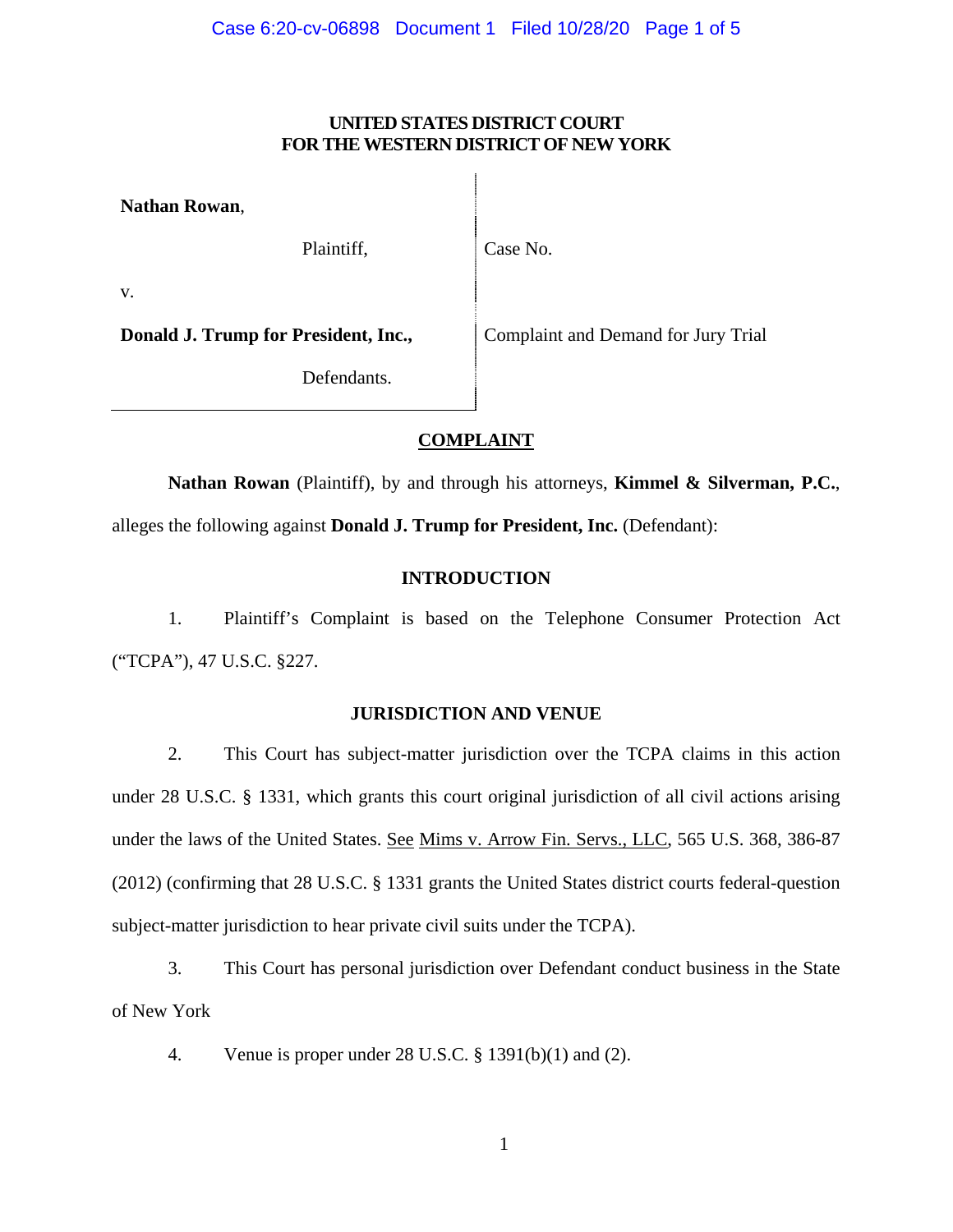#### **PARTIES**

5. Plaintiff is a natural person residing in East Rochester, New York, 14445.

6. Plaintiff is a "person" as that term is defined by 47 U.S.C. § 153(39).

7. Defendant Donald J. Trump for President, Inc. maintains an office located at 725

Fifth Avenue, New York, New York 10022.

8. Defendant is a "person" as that term is defined by 47 U.S.C. § 153(39).

9. Defendant acted through its agents, employees, officers, members, directors, heirs, successors, assigns, principals, trustees, sureties, subrogees, representatives, and/or insurers.

### **FACTUAL ALLEGATIONS**

10. Defendant devised and implemented a campaign marketing strategy which includes the transmission of text messages through use of an automatic telephone dialing system.

11. Plaintiff received multiple text messages from Defendant to his cellular telephone XXX-XXX-5605.

12. Defendant did not obtain express consent from Plaintiff prior to sending the Plaintiff the unsolicited text messages.

13. Plaintiff never provided his cellular telephone number to Defendant, has no affiliation with Defendant, has never provided any donations to Defendant, and has not attended any rallies organized by Defendant.

14. Plaintiff has been on the Do Not Call Registry since June 2004.

15. These unsolicited text messages placed to Plaintiff's cellular telephone were placed using an automated telephone dialing system (ATDS).

16. The text messages were not sent to Plaintiff for "emergency purposes."

17. The actions described herein were in violation of the TCPA.

2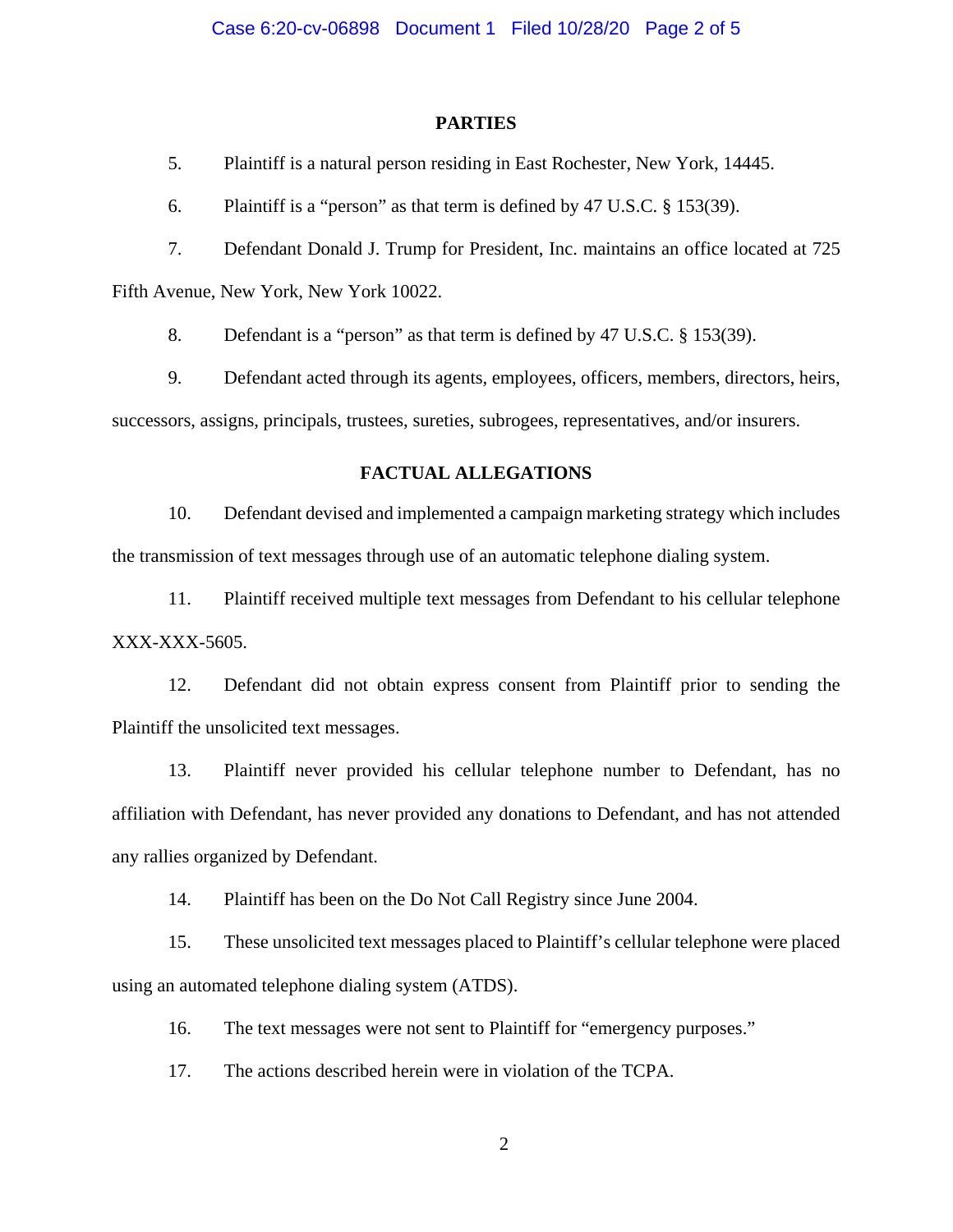#### Case 6:20-cv-06898 Document 1 Filed 10/28/20 Page 3 of 5

#### **COUN T I DEFENDANTS VIOLATED THE TCPA 47 U.S.C. § 227(B)**

18. Plaintiff incorporates the forgoing paragraphs as though the same were set forth at length herein.

19. The TCPA prohibits placing calls using an automatic telephone dialing system or automatically generated or prerecorded voice to a cellular telephone except where the caller has the prior express consent of the called party to make such calls or where the call is made for emergency purposes. 47 U.S.C.  $\S 227(b)(1)(A)(iii)$ .

23. Defendant initiated multiple text messages to Plaintiff's cellular telephone number using an automatic telephone dialing system.

23. Defendant's texts were not made for "emergency purposes."

24. Defendant's texts to Plaintiff's cellular telephones without any prior express consent.

25. Defendant contacted Plaintiff at XXX-XXX-5605 despite the fact that Plaintiff has been on the Do Not Call Registry since June 2004.

26. Defendant's acts as described above were done with malicious, intentional, willful, reckless, wanton and negligent disregard for Plaintiff's rights under the law and with the purpose of harassing Plaintiff.

27. The acts and/or omissions of Defendant were done unfairly, unlawfully, intentionally, deceptively and fraudulently and absent bona fide error, lawful right, legal defense, legal justification or legal excuse.

28. As a result of the above violations of the TCPA, Plaintiff has suffered the losses and damages as set forth above entitling Plaintiff to an award of statutory, actual and trebles damages.

3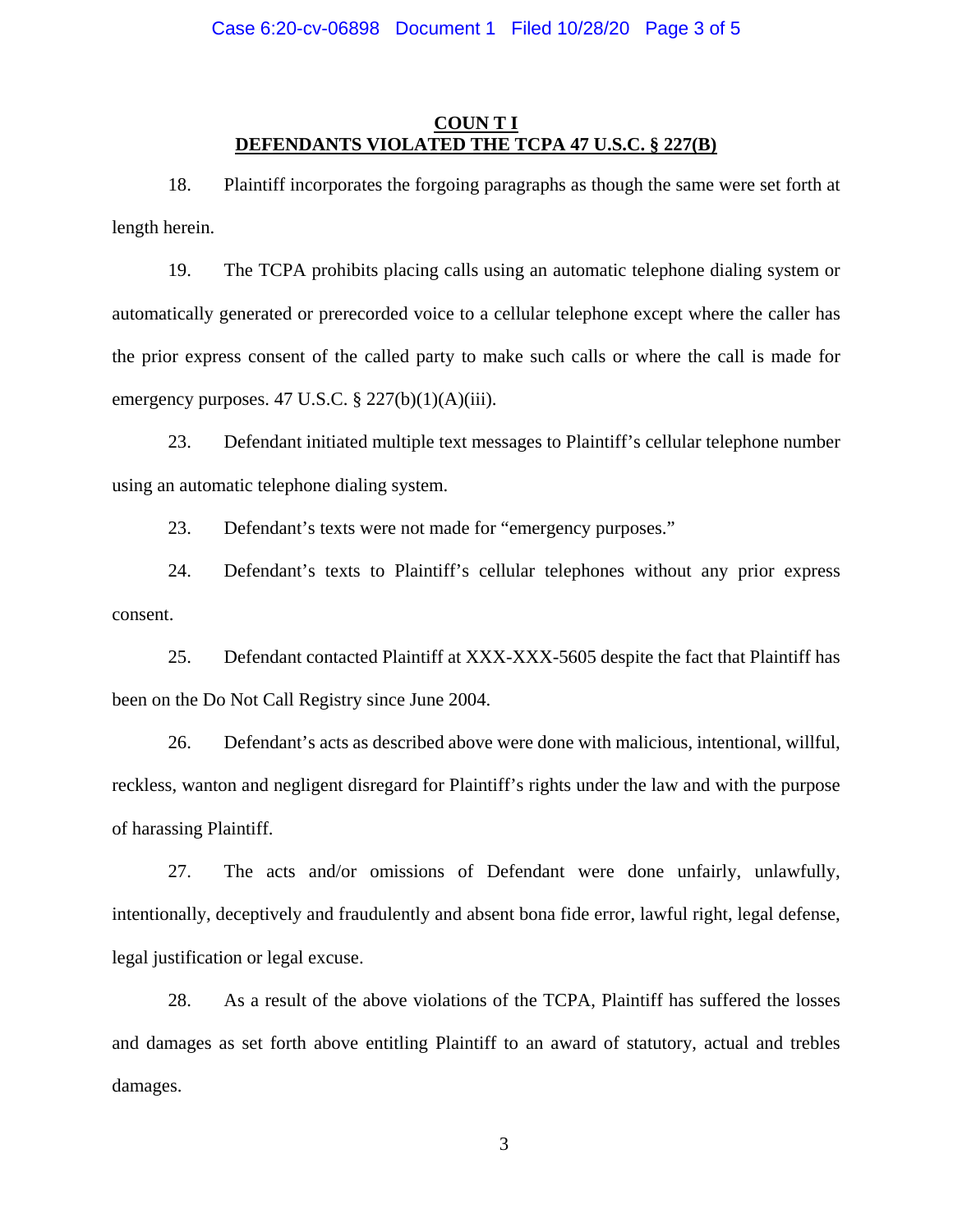### **COUNT II DEFENDANT VIOLATED THE TCPA 47 U.S.C. § 227(C)**

29. Plaintiff incorporates the forgoing paragraphs as though the same were set forth at length herein.

30. The TCPA prohibits any person or entity of initiating any telephone solicitation to a residential telephone subscriber who has registered his or his telephone number on the National Do-Not-Call Registry of persons who do not wish to receive telephone solicitations that is maintained by the Federal Government. 47 U.S.C. § 227(c).

31. Defendant contacted Plaintiff at XXX-XXX-5605 despite the fact that Plaintiff has been on the Do Not Call Registry since June 2004.

32. Defendant's acts as described above were done with malicious, intentional, willful, reckless, wanton and negligent disregard for Plaintiff's rights under the law and with the purpose of harassing Plaintiff.

33. The acts and/or omissions of Defendant were done unfairly, unlawfully, intentionally, deceptively and fraudulently and absent bona fide error, lawful right, legal defense, legal justification or legal excuse.

34. As a result of the above violations of the TCPA, Plaintiff has suffered the losses and damages as set forth above entitling Plaintiff to an award of statutory, actual and trebles damages.

**Wherefore**, Plaintiff, **Nathan Rowan,** respectfully prays for judgment as follows:

a. All actual damages Plaintiff suffered (as provided under 47 U.S.C. §  $227(b)(3)(A);$